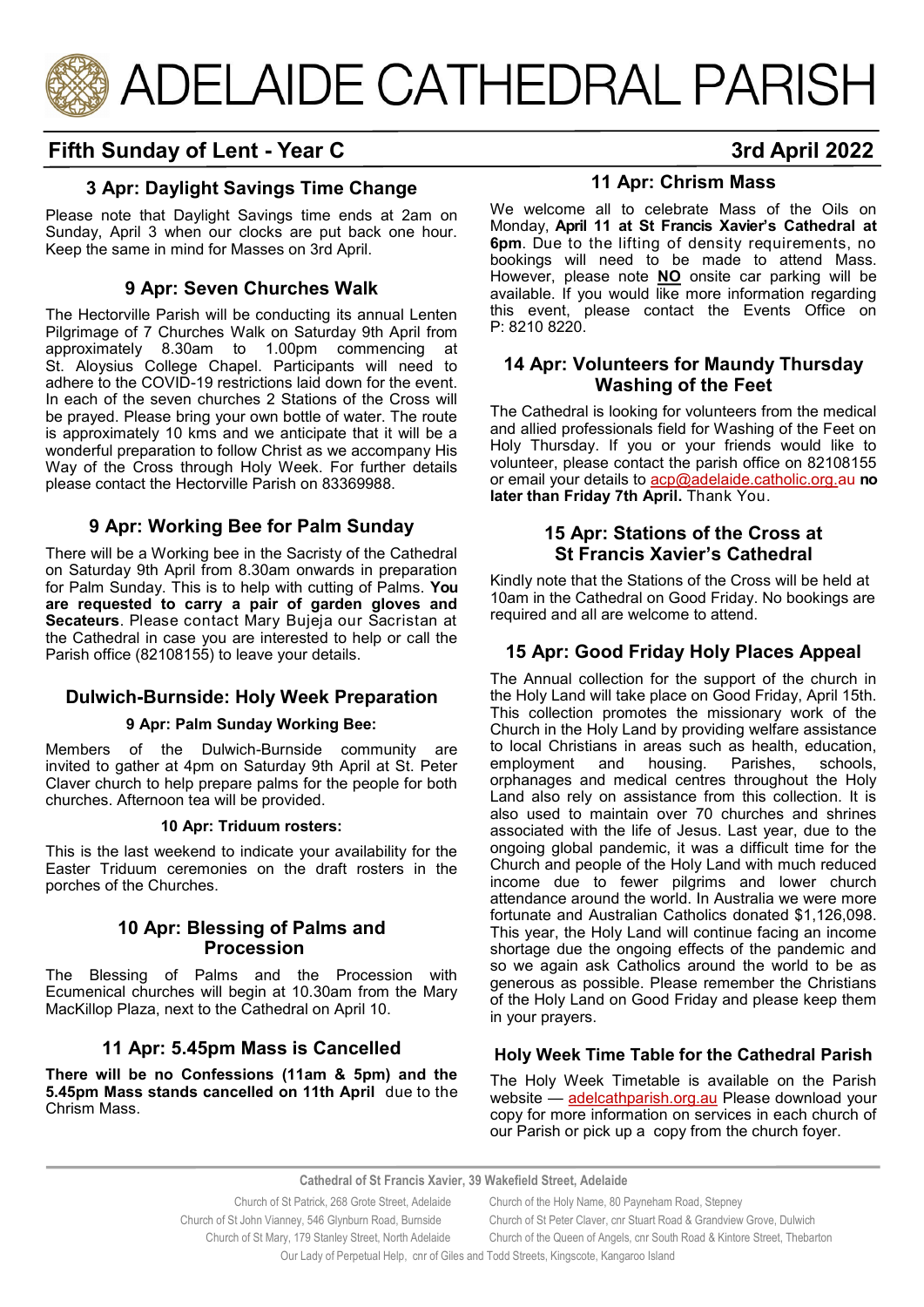# **ADELAIDE CATHEDRAL PARISH**

| <b>Archbishop of Adelaide</b>  | A  |
|--------------------------------|----|
| Administrator                  | Fı |
| <b>Assistant Administrator</b> | Fı |
| Latin Mass Chaplain            | Fı |

**Archbishop Patrick O'Regan Administrator** Fr. Anthoni Adimai SdM **Assistant Administrator** Fr. Peter Rozitis r. Michael McCaffrey, FSSP

**Parish Office** (across the lawn from the Cathedral) Mon to Fri: 9.30am–4.30pm • 8210 8155 39 Wakefield St (corner of Wakefield and King William St) Adelaide SA 5000. Mailing: GPO BOX 1364, Adelaide SA 5001.

acp@adelaide.catholic.org.au • www.adelcathparish.org

Parish newsletter: www.adelcathparish.org/news-events/ weekly-newsletters.

| <b>Aboriginal Catholic Ministry</b> |           |
|-------------------------------------|-----------|
| <b>Otherway Centre</b>              | 8362 3185 |
| <b>Cathedral Parish Music</b>       | 82108128  |

**Any emergency requiring a priest**• 0417 080 955 **Pastoral Care:** Visitation and Communion can be arranged for parishioners who are ill. Please call the Office: 8210 8155.

#### **Normal Mass Timings**

REFER TO PARISH WEBSITE FOR HOLY WEEK SCHEDULE

# *St. Francis Xavier Cathedral, Adelaide*

| <b>Sunday Masses</b>                                                                                                   | , .<br>Sat:6pm(Vigil)<br>Sun: 7am, 9am, 11am,<br>2.30pm (African), 6pm |  |
|------------------------------------------------------------------------------------------------------------------------|------------------------------------------------------------------------|--|
| <b>Weekday Masses</b>                                                                                                  | Mon - Fri: 8am, 12.10pm & 5.45pm<br><b>Sat: 8am, 11.30am</b>           |  |
| <b>Public Holidays</b>                                                                                                 | 8am ONLY at the Cathedral.                                             |  |
| <b>Confessions</b>                                                                                                     | Mon, Wed, Fri: 11-12 noon, 5-5.30pm<br>Sat: 12 noon-1pm, 4.30-5.30pm   |  |
| <b>Holy Hour</b>                                                                                                       | Tues: 6.30pm, Fri: 11am                                                |  |
| St Mary's, Lower North Adelaide<br>Tues and Fri: 8am<br><b>Sun: 9.30am</b>                                             |                                                                        |  |
| <b>Queen of Angels, Thebarton</b><br><b>Wed: 8.30am</b><br>Sat: Confessions: 5.45pm   Vigil: 6pm<br><b>Sun: 9.30am</b> |                                                                        |  |
| <b>St John Vianney, Burnside</b><br>Tues and Thu: Mass: 9am   Confessions: 9.30am<br>Sun: 9am                          |                                                                        |  |
| <b>St Peter Claver, Dulwich</b><br>Sat: Confessions: 5.30pm   Vigil: 6pm<br><b>Sun: 11am</b>                           | Wed: 9am, Fri: 11am Confessions: 11.30am                               |  |
| <b>Holy Name, Stepney</b><br>Tues: 5pm: Confession and Mass<br><b>Sun: 11am</b>                                        |                                                                        |  |
| St. Patrick, Grote Street, Adelaide<br>Sun: 10.30am (Croatian)                                                         | 4.00pm (Portuguese) ONLY 1st and 3rd Sunday                            |  |

*Our Lady of Perpetual Help, Kangaroo Island* Sun: **Confessions:** 9:00 am | **Mass**: 9.30 am

**Please contact the Parish Office for Baptism & Wedding bookings.**

# **WORSHIP:**

**Entrance Antiphon:** Give me justice, O God, and please my cause against a nation that is faithless. From the deceitful and cunning rescue me, for you, O God are my strength.

**First Reading:** Isaiah 43:16-21.

**Responsorial Psalm:** The Lord has done great things for us; we are filled with joy.

**Second Reading**: Philippians 3:8-14.

**Gospel Acclamation:** Praise to you, Lord Jesus Christ, king of endless glory! With all your heart turn to me, for I am tender and compassionate. Praise to you, Lord Jesus Christ, king of endless glory!

**Gospel:** John 8:1-11.

**Universal Prayer Response**: Lord, have mercy.

**Communion Antiphon:** Has no one condemned you, woman? No one, Lord. Neither shall I condemn you. From now on, sin no more.

#### **\*\*\*\*\*\*\*\*\*\*\*\*\*\*\*\*\*\*\*\*\*\*\***

**Next week:** Palm Sunday.

**First Reading:** Isaiah 50:4-7.

**Second Reading:** Philippians 2:6-11. **Gospel:** Luke 22:14-23:56

**\*\*\*\*\*\*\*\*\*\*\*\*\*\*\*\*\*\*\*\*\*\*\***

# **Liturgies & Activities (4th-10th April)**

**Mon** St. Isidore, Bishop. **Tue** St. Vincent Ferrer. **Thu** St. John Baptist de la Salle **Sun** Palm Sunday.

# **Prayer Requests**

*Recently Deceased:* Qing Shi (St. Mary's)

*Deceased Anniversaries:* 

**Cathedral:** Giuseppe Musico, Detlef Patterson, Joseph Slowiak Sr. and Jr., Agusta Long and Leelamma Joseph.

**Queen of Angels:** Anna Marafioti, Di Lorenzo family (Pasquale, Consiglia and Angelo).

**Holy Name:** Bruno Bosco & family.

**St. Marys:** Rodney White.

**St. John Vianney/St. Peter Claver:** Gary Nowlan, Alan Britten-Jones and Pam Davies.

# **Prayers Requests for the Sick**

Bruce Palmer, Ester Mendoza, Jacob Dylan, Anton Sylvester, Antonio Romeo, Charles Dias, Lydia, Emily Swan, Angelina Musico, Lydia D'souza, Teresita Agravante, Amy Lopez, Anna Fiocco, Julie Nelson, Elijah Oleta, Paul Nowak, Stefano Scambiatterra, Bebut & Stella Alquizola and Richard Murphy.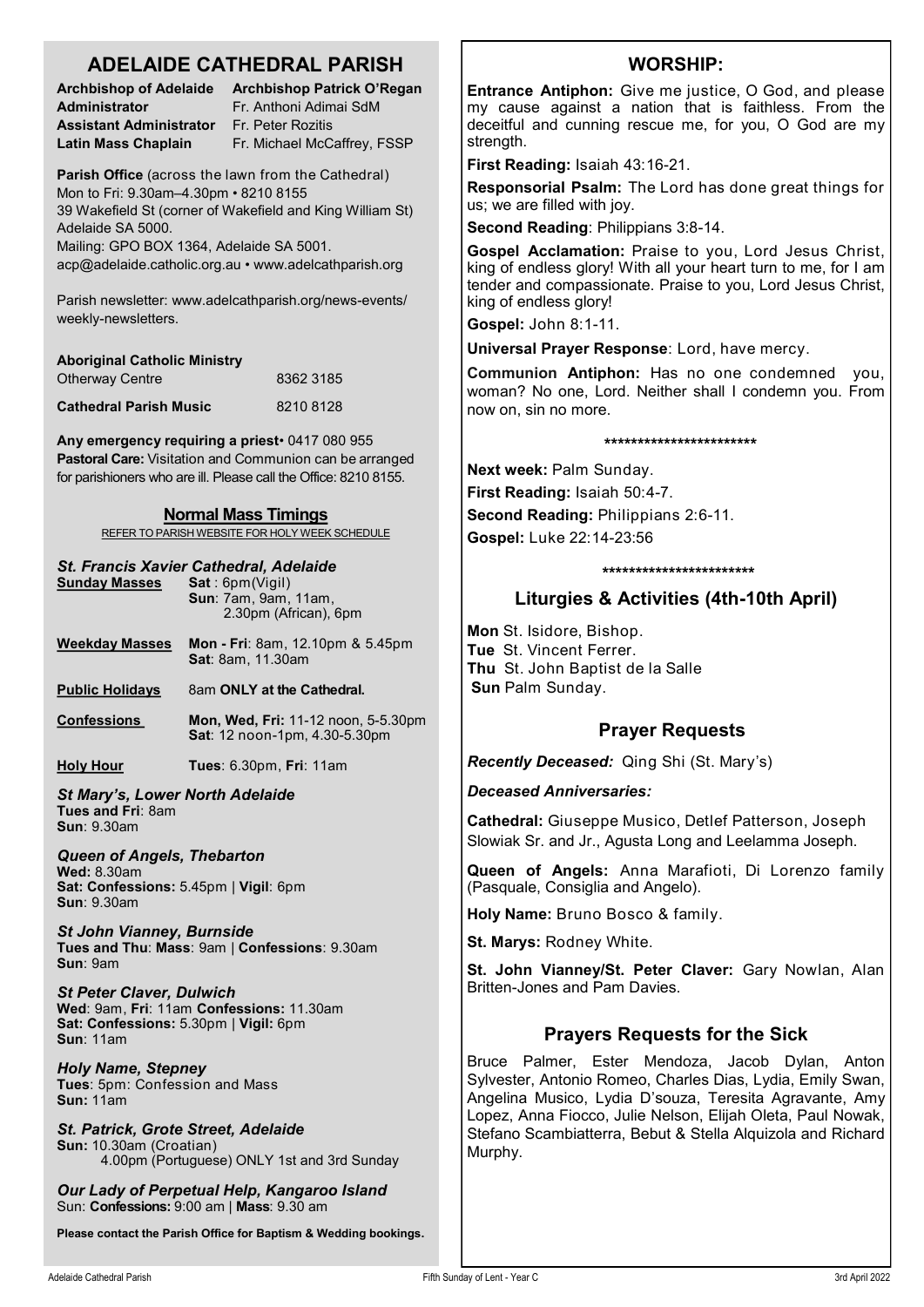#### **24 Apr: Feast of the Divine Mercy at St. Peter Claver, Dulwich**

We welcome all to celebrate the Feast of the Divine Mercy on Sunday, **April 24 at St Peter Claver Church, Dulwich. Exposition will begin at 1.30pm followed by reciting of the Chaplet and concluding with Mass**. There will be a sale of religious items at the rear of the church. Due to the lifting of density restrictions, no bookings are required. All welcome.

## **Adult Confirmation Program**

Adult Confirmation will be held this year on Saturday, September 3rd at the 6pm Mass at the Cathedral. This is for adults who were baptised as children and who have missed receiving the Sacrament of Confirmation. Anyone wishing to be part of this celebration is asked to contact Kathy Horan at [khoran@adelaide.catholic.org.au.](mailto:khoran@adelaide.catholic.org.au) Further details will be advertised in the near future.

# **Lenten Regulations: Fasting & Abstinence**

Abstinence from meat is observed on Good Friday and all Fridays of Lent by all Catholics 14 years and older. Fasting is observed on Good Friday by all Catholics who are 18 years of age but not yet 59. During Lent, the Church encourages attendance to daily Mass, self-imposed times of fasting and generosity to local and national programs of sharing.

# **The Southern Cross – Easter edition**

Please note that the April edition will be inserted into *The Advertiser* on Saturday April 9 and distributed for free in all our churches next weekend.

# **Alive in Christ - Christian Initiation Course**

Presented by Dr. Jenny O'Brien of the Office for Worship, this course will look at why the RCIA was brought back after the Second Vatican Council and allow participants to discover a new understanding of their own baptism and faith. Commencing on Thursday, May 26, from 7pm to 9pm the course runs for 5 weeks in St. Francis Xavier's Cathedral Hall. Parking available in Cathedral carpark. Cost is \$50 per person. Bookings can be made by contacting the Office for Worship on 8210 8130 or email: [worship@adelaide.catholic.org.au](mailto:worship@adelaide.catholic.org.au)

# **Adelaide Cathedral Young Adults Group**

The Adelaide Cathedral Young Adults Group invite the Youth of our Parish to join them each week in their Ministry of fellowship. They regularly meet on Sunday evenings and their schedule is as follows:

#### **1st and 3rd Sundays:** Choir for 6pm Mass

**4pm -** Choir Practice

- **6pm -** Sunday Mass
- **7pm -** Dinner in Chinatown

#### **2nd and 4th Sundays:** Group Meetings

**6pm -** Sunday Mass

**7 - 8.30pm -** Group gathering in the Cathedral Hall.

If you are interested to know more about the group and their activities, please contact Samantha David on 0404887964.





The theme of **Project Compassion 2022** is: 'For all future generations'. Taken from the scripture passage '*When God gave his covenant to Noah and every living creature, for all future generations'.*

#### *5th Weekend in Lent - Shaniella – Solomon Islands*

Shaniella, 23, grew up in a village in the Solomon Islands with her parents and three brothers. In 2020, Shaniella moved away to study hospitality and tourism at a vocational school supported by Caritas Australia Solomon Islands (CASI). The school was hit by a landslide, flooding, and a cyclone, all in quick succession with the school's main source of water destroyed, with buildings damaged and the garden, which the school relied on for food, was devastated. With **your support,** CASI installed water tanks, restoring clean water access. Training was held in agricultural skills to help boost the school community's food security, as well as in environmental risk management and emergency responses.

We would like to thank all our parishioners their support and request you to visit the project compassion website [www.caritas.org.au/project](http://www.caritas.org.au/project-compassion/)-compassion/ for more details on how your contributions have changed lives.

#### *Caritas Australia: Support Fr. Charles Lukati Salisbury Half Marathon*



Father Charles Lukati IS ON THE RUN AGAIN, using his God-given passion to join with **Caritas Australia** to raise funds for the vulnerable and those in crises. On Sunday, May 15 Fr Charles will participate in the **SALISBURY RUN** Half Marathon (21.1KM)! Let's **support Fr. Charles** to help support remote and vulnerable communities and those experiencing crises like the one unfolding in Ukraine, and shine a light on the vulnerable people across the world who face conflict, natural disasters, drought and political upheaval each and every day, who rely on the support of communities like ours! Use the QR CODE above or use the link below donate and support his RUN for this worthy cause: https://bit.ly/3iPMHkM

#### **22 May: Marian Procession 2022**

The 2022 Marian Procession will be held on **Sunday 22nd Mary** at the Adelaide Showgrounds. This year, in support of the Ukrainian community, the image that will lead our procession is *Vyshhorodska - Mother of God*. The Procession will commence at 2pm and all are invited to attend with their parish or community. Group<br>assembly utill begin from 1:30pm. The assembly will begin from 1:30pm. The Procession will take place in the Main Arena, however, if the weather is inclement, it will be moved to the Wayville Pavilion. Carparking will be available onsite.

#### **Volunteers Required for the Marian Procession**

The Archdiocesan Events Office is currently seeking volunteers to support at the Marian Procession in a range of roles. If you are available and willing to help, please contact E: [events@adelaide.catholic.org.au](mailto:events@adelaide.catholic.org.au) or P: 8210 8220. The event is being held on Sunday, May 22 at the Adelaide Showgrounds beginning at 2pm .